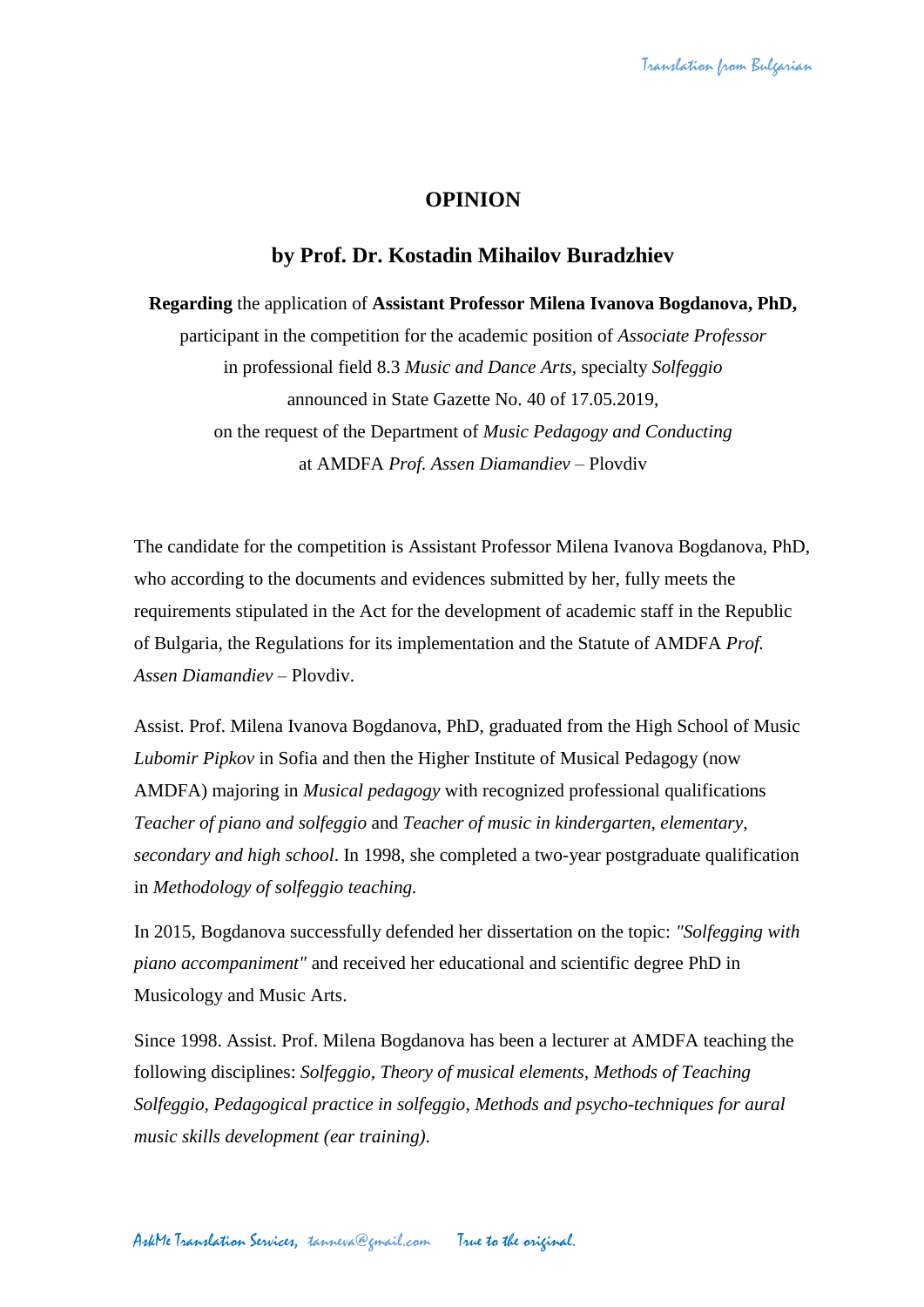The habilitation materials submitted by the applicant are impressive both in volume and in terms of scientific, pedagogical and artistic value.

The research activity of Assist. Prof. Milena Ivanova Bogdanova is related to her interest in the theory of music, especially music pedagogy, development of musical hearing and aural skills and intonation training. The applicant's publishing activity is impressive with the 24 submitted scientific publications and reports (all in the field of the announced competition and published in scientific peer-reviewed editions), as well as citations, evidencing the interest in her research and her contribution to the development of music theory and practice.

The dissertation on *"Solfegging with piano accompaniment - a tool for optimizing aural musical skills training"* is of great importance for music theory and practice, and I strongly recommend that it be published because of its practical application due to the multifunctional system for ear training it proposes.

The monograph *"Music pedagogical and theoretical concepts of Prof. Zdravko Manolov in the field of aural musical skills training"* is significant not only because it traces down the life and artistic path of Prof. Zdravko Manolov (for the first time an archive of Prof. Manolov is published - manuscripts, published works of music, teaching-methodical works and manuals, and his unpublished manuscript of an unknown theoretical and research work *"Basic principles embedded in the re-orchestration for a brass band of three classical Bulgarian symphonic works"*), but mostly because it casts light upon his musical pedagogical and theoretical views on ear training, upon the published Bulgarian literature on teaching music and his great contribution in the field of ear-training theory and practice. The detailed comments on the music pieces composed by Prof. Manolov and the analysis of a number of solfeggio coursebooks are to be considered contribution of the candidate.

The research activity of Milena Bogdanova, PhD, is directly related to her pedagogical and educational-methodological activity. In the course of her long career at AMDFA she has actively participated in the educational process, has developed author's course curricula for the Bachelor's and Master's Degree programmes, delivered lecture cycles and practical workshops in Bulgaria and abroad. Bogdanova is in a constant search for and implementation of new, topical methods and efficient pedagogical practices. Her